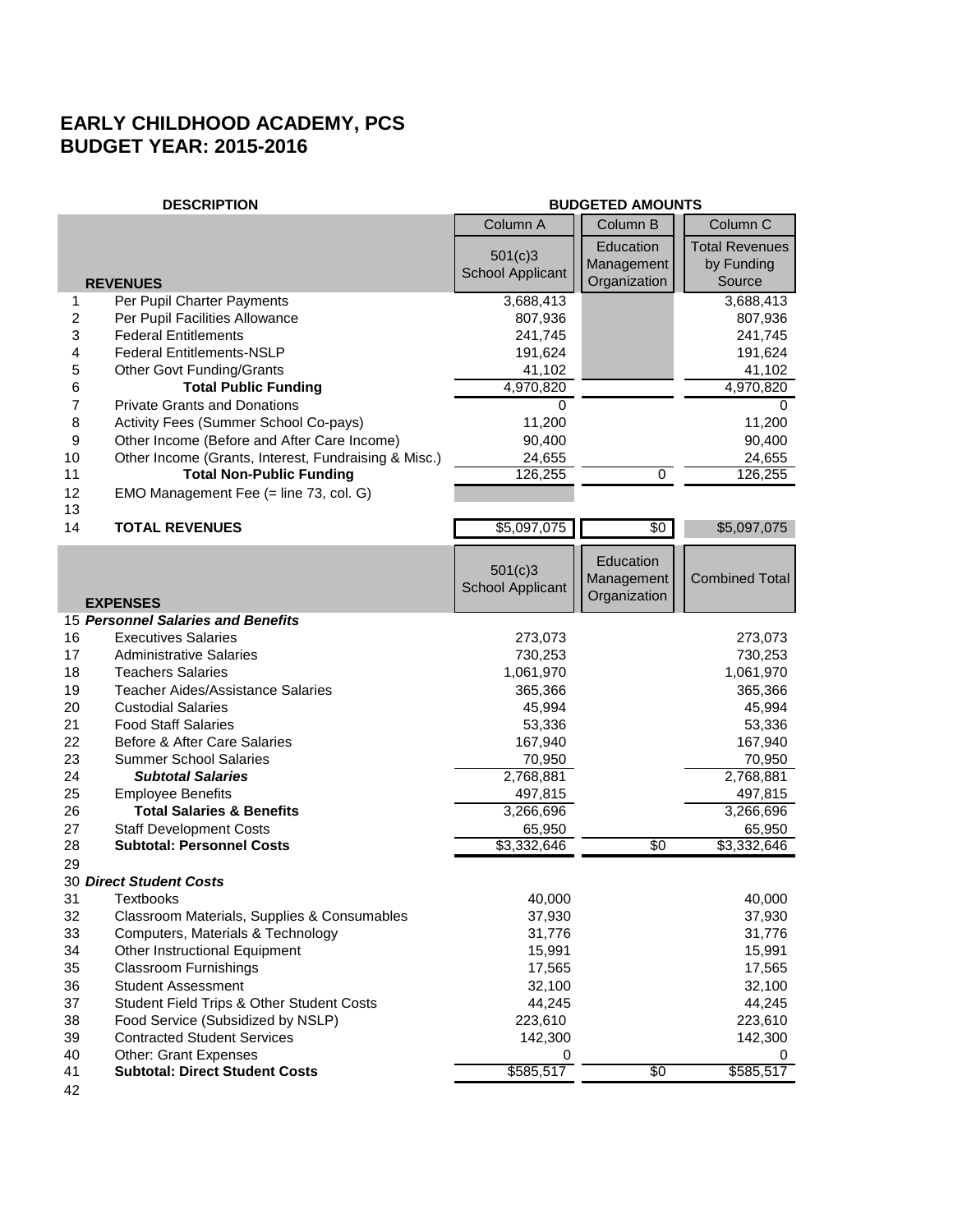|    | 43 Occupancy Expenses                                         |             |                 |             |
|----|---------------------------------------------------------------|-------------|-----------------|-------------|
| 44 | Rent                                                          | 399,460     |                 | 399,460     |
| 45 | E-rate Grant Expense                                          | 1,800       |                 | 1,800       |
| 46 | <b>Building Maintenance and Repairs</b>                       | 5,600       |                 | 5,600       |
| 47 | Renovation/Leasehold Improvements                             | 6,000       |                 | 6,000       |
| 48 | <b>Utilities</b>                                              | 81,279      |                 | 81,279      |
| 49 | Janitorial Supplies                                           | 12,360      |                 | 12,360      |
| 50 | <b>Equipment Rental and Maintenance</b>                       | 2,000       |                 | 2,000       |
| 51 | <b>Contracted Building Services</b>                           | 66,399      |                 | 66,399      |
| 52 |                                                               |             |                 |             |
| 53 | <b>Subtotal: Occupancy Expenses</b>                           | \$574,898   | $\overline{50}$ | \$574,898   |
| 54 |                                                               |             |                 |             |
|    | 55 Office Expenses                                            |             |                 |             |
| 56 | <b>Office Supplies and Materials</b>                          | 11,475      |                 | 11,475      |
| 57 | Office Furnishings and Equipment                              | 1,000       |                 | 1,000       |
| 58 | Telephone/Telecommunications (See Occupancy)                  | 2,533       |                 | 2,533       |
| 59 | <b>Consulting Expenses</b>                                    | 8,000       |                 | 8,000       |
| 60 | Payroll Service Fees                                          | 18,000      |                 | 18,000      |
| 61 | Printing and Copying                                          | 9,769       |                 | 9,769       |
| 62 | Postage and Shipping                                          | 939         |                 | 939         |
| 63 | <b>Advertising &amp; Recruiting</b>                           | 10,000      |                 | 10,000      |
| 64 | <b>Retirement &amp; Flex Fees</b>                             | 5,869       |                 | 5,869       |
| 65 | Bank Services & Other Charges                                 | 100         |                 | 100         |
| 66 | <b>Business licenses &amp; Fees</b>                           | 300         |                 | 300         |
| 67 | <b>Operating Copier Lease</b>                                 |             |                 | 0           |
| 68 | Other Office Expenses                                         |             |                 | 0           |
| 69 | <b>Subtotal: Office Expenses</b>                              | \$67,985    | $\overline{50}$ | \$67,985    |
| 70 |                                                               |             |                 |             |
|    | 71 General Expenses                                           |             |                 |             |
| 72 | <b>Financial Audit</b>                                        | 19300       |                 | 19,300      |
| 73 | Legal, Accounting and Payroll Services                        | 25000       |                 | 25,000      |
| 74 | Insurance                                                     | 16,410      |                 | 16,410      |
| 75 | Transportation                                                | 561         |                 | 561         |
| 76 | Administration Fee (to PCSB)                                  | 51,301      |                 | 51,301      |
| 77 | Meetings & General                                            | 3,828       |                 | 3,828       |
| 78 | Dues & Subscriptions                                          | 12,634      |                 | 12,634      |
| 79 | Depreciation & Amortization                                   | 60,780      |                 | 60,780      |
| 80 | <b>Contributions &amp; Donations</b>                          | 500         |                 | 500         |
| 81 | Interest & Finance Charges                                    | 0           |                 | 0           |
| 82 | <b>Fundraising Expenses</b>                                   | 5,000       |                 | 5,000       |
| 83 | Temporary Help                                                | 920         |                 | 920         |
| 84 | <b>Subtotal: General Expenses</b>                             | \$196,234   | $\overline{50}$ | \$196,234   |
| 85 |                                                               |             |                 |             |
| 86 | <b>TOTAL EXPENSES</b>                                         | \$4,757,280 | \$0             | \$4,757,280 |
| 87 |                                                               |             |                 |             |
|    | 88 CHANGES IN NET ASSETS                                      | \$339,795   | \$0             | \$339,795   |
| 89 |                                                               |             |                 |             |
|    | 90 Restricted for Facility Procurement (3% of Public Funding) |             |                 |             |
|    |                                                               | \$149,125   | \$              | 149,125     |
|    | 91 Balance as Unrestriced                                     | \$190,670   |                 | \$190,670   |